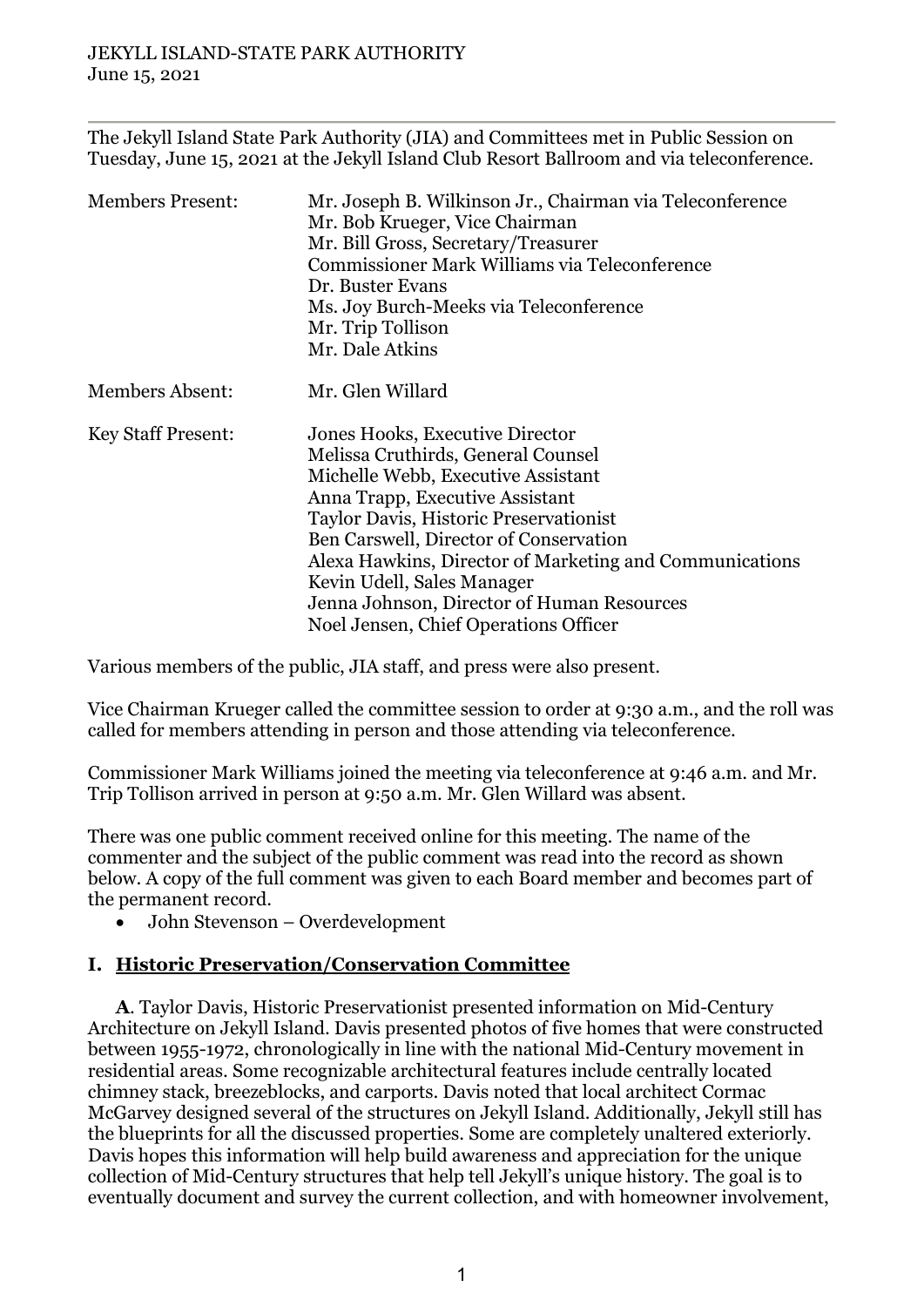work towards getting these properties registered with the National Register of Historic Places.

Hooks commented that Taylor Davis partners with the University of Georgia to allow college students to spend a Maymester working under Davis to learn about historic preservation. These projects help distinguish Jekyll Island from other tourist destinations, as they continue to promote education, preservation, and conservation.

**B**. Ben Carswell, Director of Conservation along with members of the Unified Command provided an update on the Golden Ray. Carswell introduced Lieutenant Commander Pat Frain who was joined by Unified Command members Scott Jackson, John Maddox, Michael Hines. Commander Frain provided the wreck removal progress. He stated they are about halfway through the removal process with four out of eight sections removed, as they are working on removing the fifth section. The Unified Command anticipate several more months of wreck removal. Commander Frain noted that despite their best efforts and planning, there may still be fires, discharges of oil and debris, and noise as they move forward with. He also confirmed that they are prepared for heavy weather as hurricane season approaches.

Scott Jackson provided the environmental update. He explained the environmental protection program which is a multilayer defense system. The environmental protection barrier (EPB) was developed to corral the oil floating near the ship, and there is underwater netting to catch larger debris. Anything that makes it through the EPB layer, is handled by on-water crew which includes skimmers and other boats. Anything that gets past them can end up on the beaches. They have teams that walk the beaches to remove the debris. Jackson noted that oil and debris numbers are decreasing. However, there was some oil impact in a marsh, but they have teams applying a substance to the oil that makes it less sticky and reduces the ability for it to transfer to the wildlife. Some other monitoring they are conducting include air quality monitoring and water bottling sampling that occurs during and after the cuts to the ship.

Lieutenant Commander Frain closed the presentation by sharing their community outreach page [www.stsimonssoundincidentresponse.com.](http://www.stsimonssoundincidentresponse.com/)

Jones Hooks thanked Lieutenant Commander Frain's team for communicating regularly with the JIA Conservation Department and for actively cleaning up debris.

There were no public comments.

## **II. Finance Committee**

**A.** Mr. Bill Gross, Finance Committee Chair summarized the May financials as presented in the meeting materials. Revenues for May were \$3,267,464, which is \$358,000 more than budgeted for the month. Year to date revenues reflect a favorable \$1.8 million variance from budget and a favorable \$1.7 million variance from prior year to date. The locations with the largest variances from budget were: Parking up \$252,000, Summer Waves down \$164,000, Golf up \$73,000, and Hotel/Motel taxes up \$71,000.

The expenses for May were \$1,969,369, which is \$39,000 or 2% less than budgeted for the month. The year-to-date expenses were \$2.6 million less than budgeted and were \$2.5 million less than prior year to date expenses. The largest expense variances for the month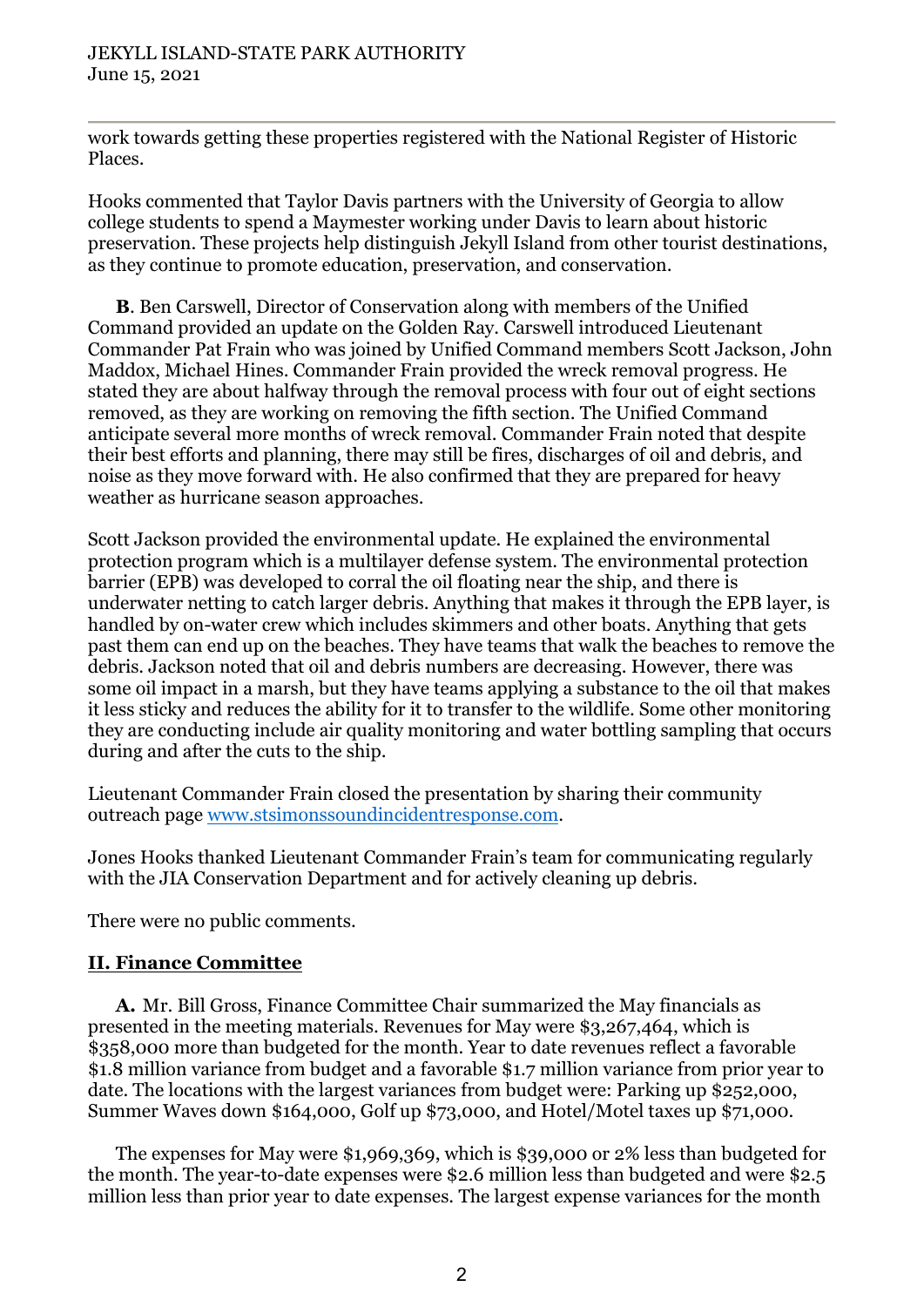were: Human Resources down \$102,000, due to vacant full time and part time position, and Repair & Maintenance up \$116,000, due to project timing differences from earlier in the year.

The net operating cash income for May was \$1,298,095 which is \$398,000 better than the budgeted net operating Income of \$900,582. The year-to-date net operating cash income is \$4.4 million better than budget and \$4.2 million better than Prior year to date Income.

The total traffic count for May was 148,670 vehicles, which was 53,954 more vehicles than May 2020. May 2020 traffic numbers were severely impacted by the COVID-19 pandemic, which explains why this number is so large. As a comparison, May 2021 traffic was 15,582 more vehicles than May 2019. The year-to-date traffic count is 577,227 vehicles, which is 200,293 vehicles more than the prior calendar year-to-date traffic count.

Revenues reported by the hotels are \$6.3 million, which is \$3.9 million more than May 2020. The Occupancy Rate was 81.4%, which was up from 43.2%. Revenue per Available Room was \$177.51, which was up from \$73.48 in May 2020. The average daily rate was \$218.05, which was up from \$170.09. Year-to-date revenues reported by the hotels was \$19.9 million, which was \$8.6 million more than year-to-date 2020 revenues. The Occupancy Rate was 63.0%, which was up from 50.4%. Revenue per Available Room was \$118.47, which was up from \$73.79 for Year-to-date 2020. The average Daily rate was \$188.03, which was up from \$146.50.

**B.** Marjorie Johnson, Chief Accounting Officer presented a request for acceptance of the Georgia Department of Transportation (GDOT) Bike Path Grant, Funding Request for Matching Funds, and Signature Authorization. M. Johnson advised that JIA has been selected to participate in a federal grant program for the Jekyll Island Causeway Bike Path Project. The project would complete the preliminary engineering for approximately 6 miles of bike path from the Jekyll Island Guest Information Center to Highway 17. GDOT would provide \$227,706.17 in funding and the JIA would be responsible for \$45,541.23 in matching funds.

Jones Hooks, Executive Director discussed how this project is a continuance of a project that began with a Federal Transportation Enhancement (TE) grant which aided in the construction of a bike path that falls short of the Jekyll Island Guest Information Center, due to engineering and funding complications. The goal of the proposed project is to complete the path to the Guest Information Center, then continue the bike path from the Guest Information Center to Highway 17 intersection, which would connect Jekyll Island to the Coastal Georgia Greenway and to Brunswick and St. Simons Island by bicycle. Hooks explained that as the proposal currently reads, construction could begin by the end of calendar year 2025. However, because of the elongated schedule, JIA has requested 6.5 feet of additional shoulder, on both sides of the road, rather than an additional path in hopes that the construction time will be expedited. If the design changes, any extra funds that JIA matches or contributes can be transferred over, even with the presented proposal approved as is.

M. Johnson proceeded to explain the three items that require approval:

- 1. Accept the grant from GDOT in the amount of \$227,706.17.
- 2. Approval for funding of \$45,541.23 for the matching portion of the grant. If approved, these funds would be set aside as capital funds from FY 2021 income.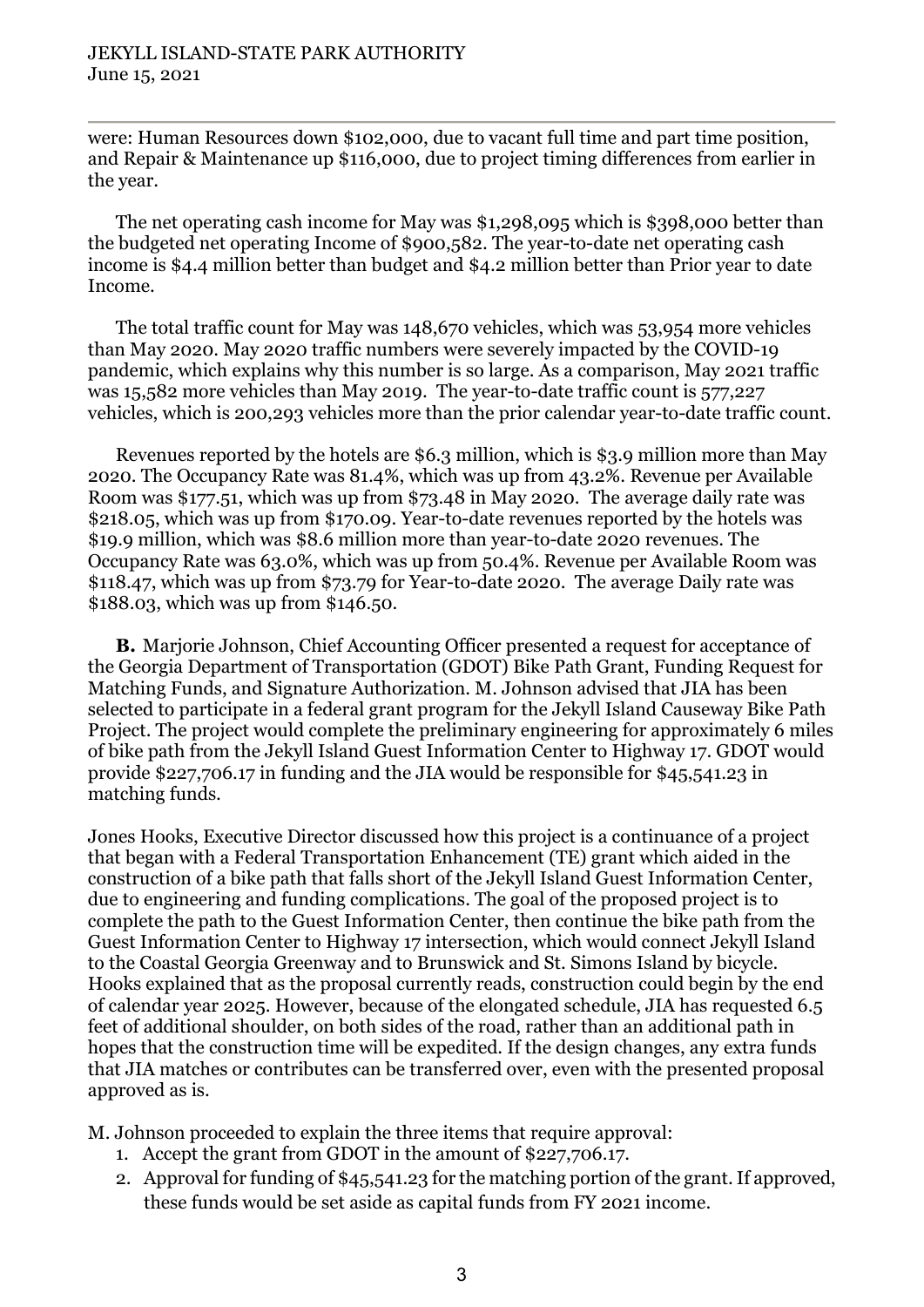3. Approve the Memorandum of Agreement with GDOT and authorize the Executive Director to sign on behalf of the JIA.

The motion to recommend approval of the request for acceptance of the Georgia Department of Transportation Bike Path Grant, funding request for matching funds, and signature authorization was made by Dr. Evans and seconded by Commissioner Williams. The motion was approved unanimously with no objections.

**C.** Marjorie Johnson, Chief Accounting Officer presented a request for approval of Campground Grant Funds from the Georgia State Financing & Investment Commission (GSFIC). M. Johnson explained that GSFIC notified staff that an application for funding of four bathrooms in the campground was committed for possible funding in February 2021, and on May 28, 2021, staff received approval to place the projects out for bid from GSFIC. GSFIC will provide project management and oversight of the approved project. The construction bids are currently pending and due June 17, 2021.

M. Johnson additionally noted that this works hand in hand with the State held bonds sold on June 8, 2021, and the bonds for the remainder of the campground expansion was included in that sale. The funding from the bond sale is \$2,950,000.00 and those funds will be available on or about July 1, 2021.

M. Johnson advised that staff recommends accepting the grant award from GSFIC for four identical Campground Bathrooms totally \$999,480.

Jones Hooks, Executive Director clarified that with the \$2.9 Million in conjunction with the \$999,480 grant funds that the Board will vote on is all the money needed for the Campground Expansion Project.

The motion to recommend the approval of the request for approval of the Campground Grant Funds from the Georgia State Financing and Investment Commission as recommended by staff was made by Mr. Tollison and seconded by Mr. Krueger. The motion was approved unanimously with no objections.

There were no public comments.

#### **III. Human Resources Committee**

A. Jenna Johnson, Director of Human Resources, highlighted the retirement of Mark Bowen of the Vehicle Maintenance Department. He retired with twenty-five years of service. Ben Rushing, Fleet Manager spoke on Mr. Bowen's dedication to the Jekyll Island Authority.

There were no public comments.

## **IV. Marketing Committee**

A. Kevin Udell, Senior Sales Manager gave an update on the Jekyll Island Motorcoach Market. The Sales and Marketing teams were asked to assist Historic Resources in improving the motorcoach market on Jekyll, which was extremely robust several years prior but for various reasons has declined. The industry experienced an all time low for motorcoach tours due to the COVID-19 Pandemic. The Sales team is looking to change Jekyll Island from its current "spoke" model to a "hub" model to keep people on the Island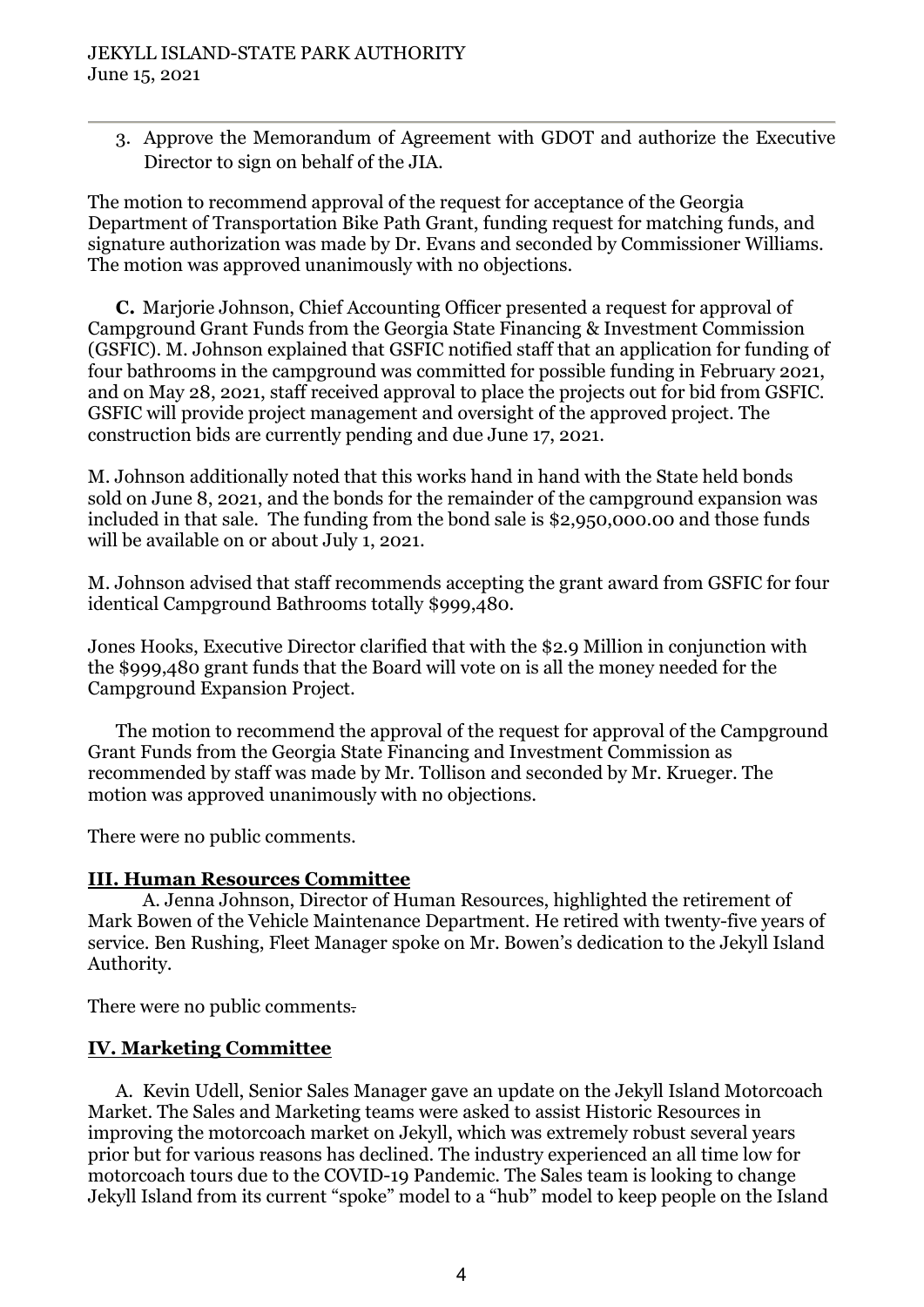overnight and in the hotels. So far, they have increased the active Tour Operations in the sales database from thirty-five to more than two hundred. To increase this number, the team networked and joined several state associations including the Alabama, Georgia, South Carolina, North Carolina, and South-Central Motorcoach Associations and the national American Bus Association (ABA). Jekyll has participated in three virtual meeting planner showcases with over fifty pre-set appointments scheduled in April, May, and June 2021. There are many tour operators who are interested in Jekyll returning to and being active in this market, especially as recreational activities increase within the motorcoach market. The sale goals include a twenty-five percent increase in motorcoach traffic by fiscal year 2023 and a fifty percent increase by fiscal year 2024.

B. Alexa Hawkins, Director of Marketing and Communications gave an update on the 2021 Turtle Crawl Race. Over \$24,000 was raised for the Georgia Sea Turtle Center (GSTC) through the event, which was the largest amount raise to date from the Turtle Crawl Race. A check was presented to the Jekyll Island Foundation.

There were no public comments.

# **VI. Committee of the Whole**

A. Noel Jensen, Chief Operations Officer gave an update on the Jekyll Island Authority's Hurricane Preparedness Plan. On May 27, 2021, JIA participated in Glynn County's Emergency Management Hurricane Exercise which gathers participants from the City of Brunswick, JIA, Glynn County, Georgia Power, and other private partners together to walkthrough a hurricane scenario, exactly as they would during a real event. The scenario is led by a National Weather Service Meteorologist from Jacksonville, and it runs from outside of six hours to past impact. Talking through these scenarios serve as a great opportunity for JIA to create checklists to ensure there are no gaps in the set processes before an active hurricane hits. Jensen mentioned a few important notes for everyone as they are preparing for potential storms. First, he suggested that everyone proactively pack a hurricane ready kit now and have a plan for lodging should an evacuation be needed. He also discussed re-entry passes for businesses. The State of Georgia controls this process. Businesses will need to visit the Georgia Emergency Management and Homeland Security Agency's website <https://gema.georgia.gov/plan-prepare/re-entry> to apply for a re-entry permit. Businesses need three items for re-entry after an evacuation: a permit, a letter stating the individual has a security obligation to receive that permit, and picture identification. Jesen then explained the five phases for -re-entry. Phase one is for initial emergency responders. Phases two and three are critical workforce, which would include JIA employees, hotels, and businesses. Phases four and five are residents and guests. Jensen then discussed the importance of signing up for Nixle, which is JIA's emergency communication system. Registering for Nixle allows residents, business owners, and guests to receive updates during hurricanes as well as other community messages such as road closures. JIA's Emergency Preparedness webpage and Nixle registration can be found at

[https://www.jekyllisland.com/livinghere/emergency-preparedness/.](https://www.jekyllisland.com/livinghere/emergency-preparedness/) The last item Jensen noted was Glynn County's Emergency Management Dashboard which consolidates emergency information including evacuation information, potential storm surge, Georgia Power outages, and severe weather reports. At the end of his presentation, Jensen showed two pictures of storm debris to reiterate the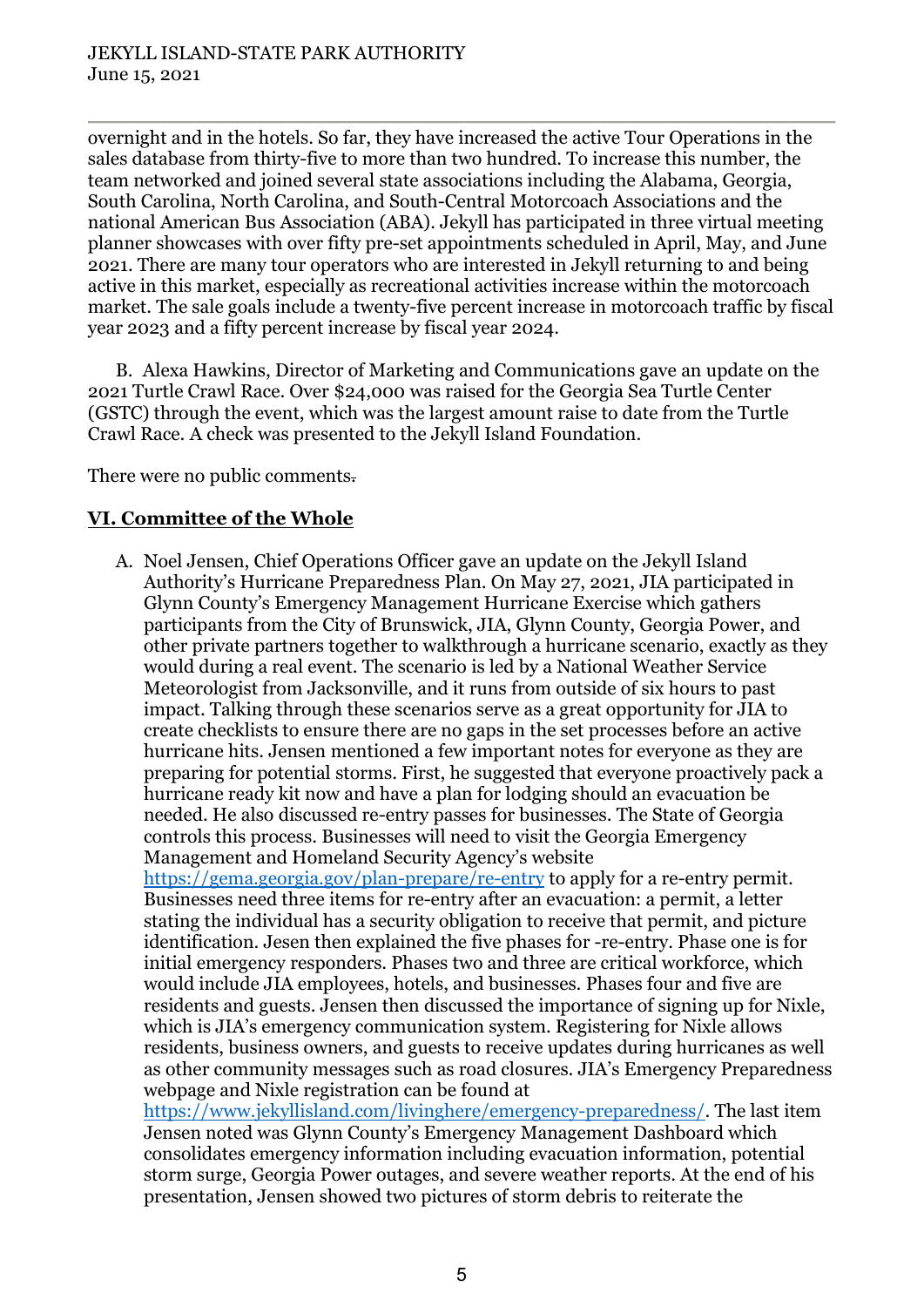importance of waiting to re-enter during the assigned phases, as critical workforce needs time to clear roads and ensure the area is safe for residents and guests to reenter.

B. Melissa Cruthirds, General Counsel discussed R-2021-6 a resolution to adopt amendments to JIA by-laws and policies. The two main reasons for this resolution are to ease administrative burdens and to establish an emergency management policy. The easing of the administrative burdens on the Executive Director is to allow a proposed Deputy Director to take on responsibilities such as signing contracts on behalf of the JIA. This adoption will also amend the definition of quorum in the by-laws. It currently reads that five members present make up a quorum, but it is proposed to change it to "the majority". This is to cover any transitionary periods between board member appointments. The amendments will also provide various clarifications and updates to the by-laws regarding the appointment of the chairperson and technological advancements, such as videoconferencing and teleconferencing. It also amends the policy to timely address litigation issues. Currently, it requires the Executive Director to present litigation documents to the board. Cruthirds advised that waiting every month for board approval could hamper some advantages in litigation. The amendment would allow the Executive Director, with consultation from General Counsel and the assigned Litigation Attorney, to make those decisions. The amendments will also allow the Executive Director to execute contract amendments that do not have much substance to them, such as corrections to Scribner's errors. This change will improve administration efficiency in the Authority. The last update is to the Emergency Management policy which will provide authority and responsibility to the Chairman of the Board, the Executive Director, and the Deputy Executive Director. Noel Jensen, Chief Operations Officer, spoke on this item. He advised that these changes came after he completed an independent study course through the Federal Emergency Management Agency (FEMA) in which he realized that the Authority did not have high marks in three categories: proclaiming the state of emergency, imposing restrictions such as curfews, and ordering evacuations or restricting reentry. After consulting with General Counsel, it was determined that the JIA did not have clear guidelines on how that should be carried out. Jones Hooks, Executive Director clarified that this is formalizing the process that the Authority typically follows during an emergency, and these by-law changes will ensure compliance with FEMA recommendations.

The motion to recommend adoption of R-2021-6, Resolution to Amend By-Laws and Policy Manual as recommended by staff was made by Mr. Gross and Seconded by Mr. Evans. The motion was approved unanimously with no objections.

C. Melissa Cruthirds, General Counsel discussed the Third Amendment to Executive Director's Employment Agreement. Cruthirds advised that the current term of the Executive Director's Employment Agreement would end on June 30, 2021. The original employment agreement automatically renewed until it was terminated, but the Second Amendment to the employment agreement had a termination date of June 30th due to a directive made during the change of governorship, advising that state agency head employments should list an end date. However, since no such directive has been made since then, the JIA would like to return to the original employment contract for Jones Hooks which would be automatically renewed unless terminated.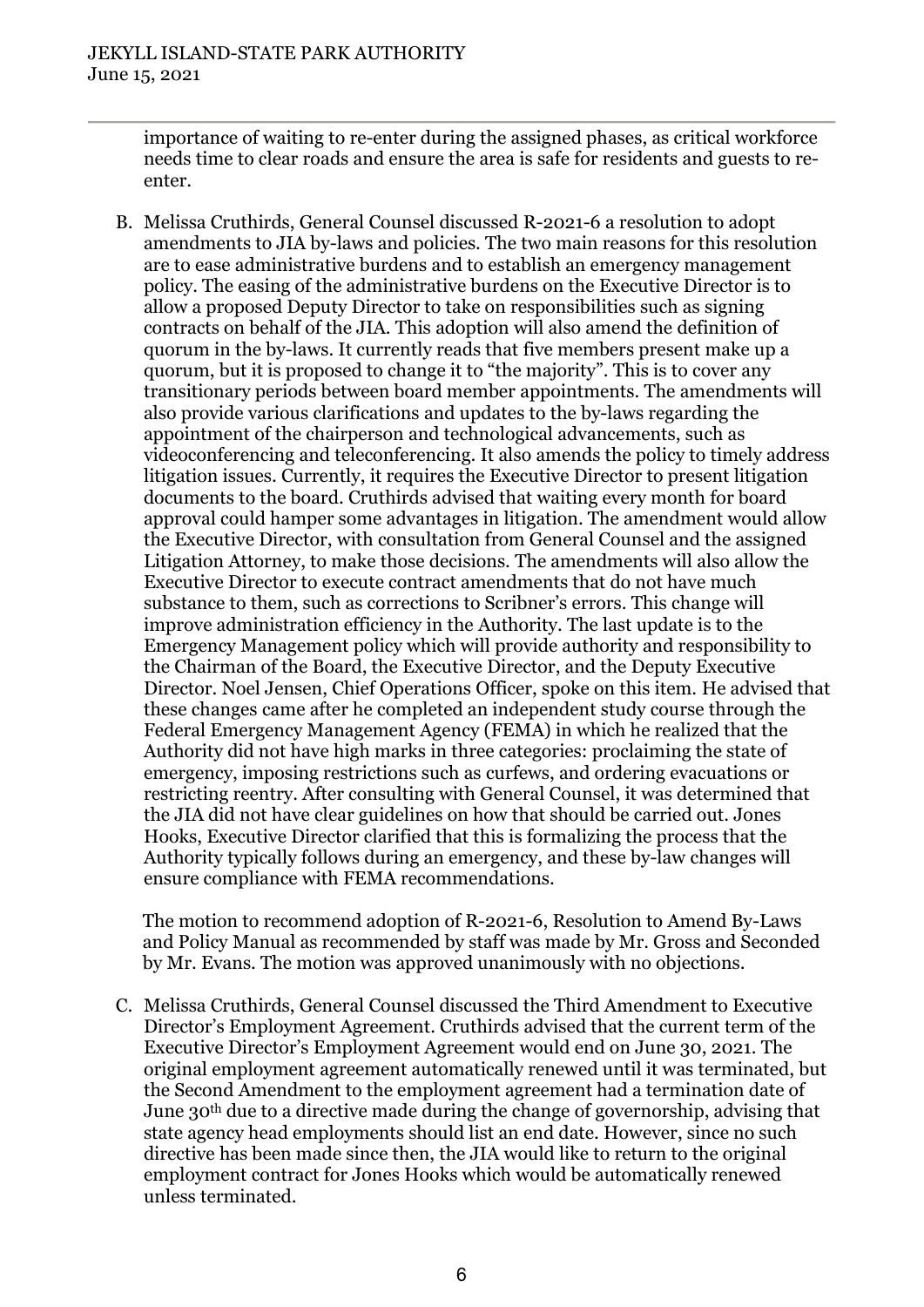The motion to recommend the approval of the Third Amendment to Executive Director's Employment Agreement as proposed by staff was made by Mr. Gross and Seconded by Mr. Evans. The motion was approved unanimously with no objections.

D. Jones Hooks, Executive Director began discussion on the Proposed Fiscal Year 2022 Budget. He noted that all Board Members received a copy of the proposed budget and the Finance Committee Members participated in a public session to discuss the proposed budget on June 2, 2021. Hooks then gave an overview of highlighted budget items. First, the JIA experienced a robust Fiscal Year 2021 due to an increase in leisure travel following the COVID-19 Pandemic, and the JIA is anticipating at the end of the fiscal year to have a projected \$6.339 million for capital projects, equipment, and reserves. The recommended Fiscal Year 2022 Budget totals \$30.401 million. Hooks noted a few of the highlights including: significant cash reserves, a two percent merit raise for employees, the creation of a separate park services departments to enhance janitorial operations for guests, \$100,000 participation in the Golden Isles Convention and Visitors Bureau, \$100,000 for website redesign improvements, \$75,000 for an oceanside bike path engineering, \$130,000 for a golf course archeological study, \$70,000 for additional computer security, \$17,000 for trademark registration fees, increased personnel coverage for the Beach Village for janitorial and landscaping purposes, \$70,000 for painting and pressure washing at the Beach Village, a shift in marketing toward more Public Relation promotion rather than traditional advertising promotion, a \$203,000 water tank maintenance expenditure, \$20,000 for the 20<sup>th</sup> Annual Celebration of Island Treasures, \$50,000 to replace mini-golf carpet, and \$307,000 towards Summer Waves improvements. Also highlighted in the budget presentation were an increase in Tennis Center revenues which increased from \$53,000 to \$132,000 over the past five years. Golf Revenues are also trending upward across the nation.

Hooks continued to note that 44% of all revenues are projected to come from JIA operated amenities and about 16% of revenue is projected to come from parking fees.

Additional highlights include full-time position changes which include an accounting director, a waste-water attendant superintendent, and to promote the Chief Operations Officer, Noel Jensen, to Deputy Executive Director. These changes would also include elevating the JIA firefighter and paramedic positions for fulltime coverage on Jekyll Island. Additional proposed positions include: a Marketing Coordinator for Social Media and Public Relations, a Human Resources Recruiter, a Museum Collection Specialist, a Park Services Manager, and a Georgia Sea Turtle Center Hospital Technician. Eliminated positions include a Museum Interpreter/ Tour Guide and the Ambassador position.

Hooks then moved on to discuss proposed Capital Equipment and Project Requests which included: golf course improvements, an airport hangar, new medical equipment at the GSTC, and mini-golf improvements. Additionally, bike path rehabilitation and construction at Section F and Section H would be funded from the Public Improvement Fund, and bike path improvements for Section B2 and Section E would be funded from the Tourism Development Fund.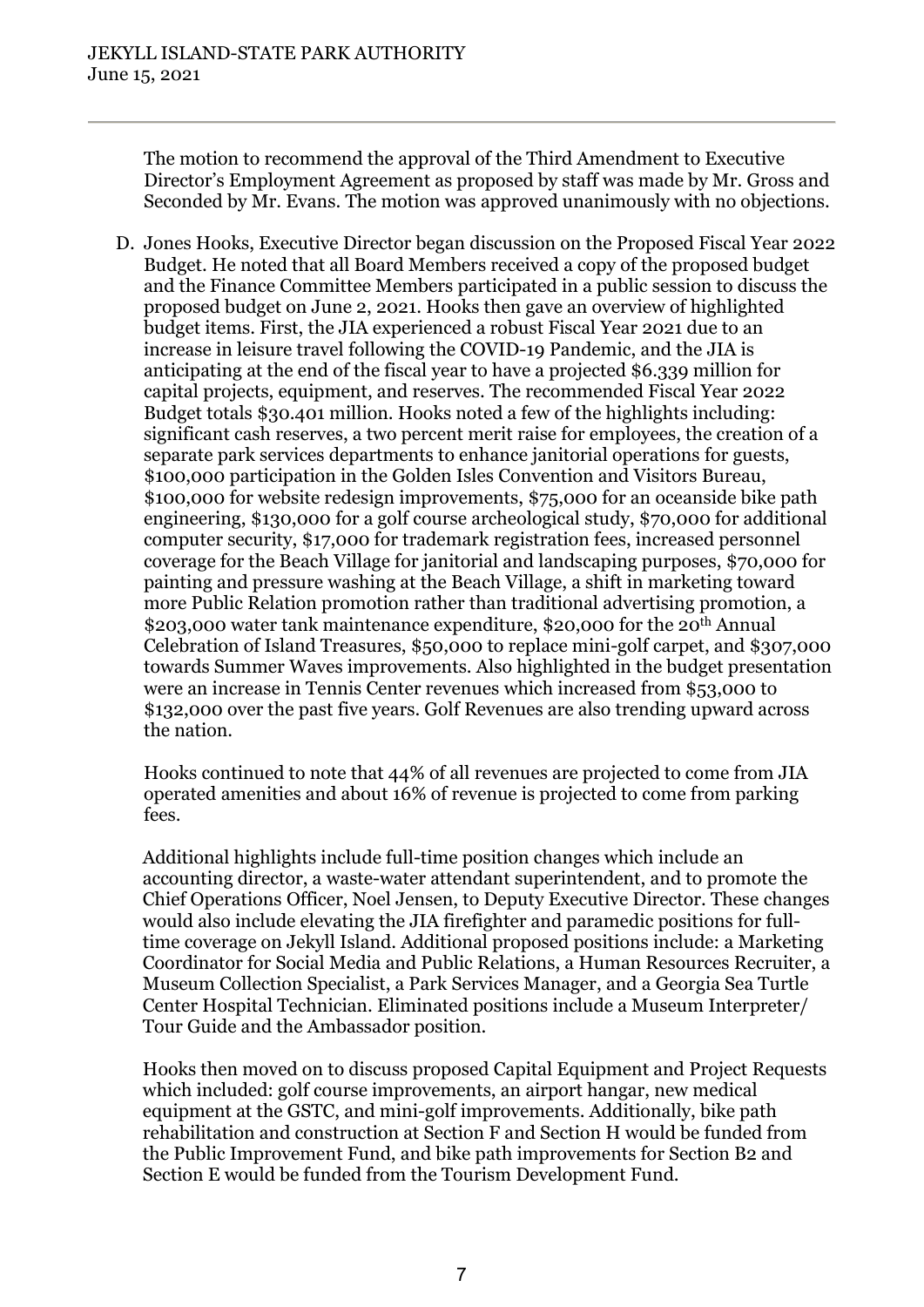From the Water/Wastewater Fund, there will be continued improvements including a sewer vac truck, estimated at \$300,000. From the Fire Equipment Fund, \$199,500 is recommended by staff for additional expenditures.

Hooks also addressed proposed Rate Increases which include: Golf Memberships, Golf Round rates, Bike Rental rates, GSTC Admission rate, Water rates (for commercial and hotel only), Sewer rates, and Trash fees.

The motion to recommend adoption of The Proposed Fiscal Year 2022 Budget and its components as recommended by staff was made by Mr. Gross and Seconded by Mr. Tollison. The motion was approved unanimously with no objections.

E. Jones Hooks, Executive Director presented the Executive Director's Report. He began by discussing the previous ransomware attack. The total expenditure for the LifeLock security reviews and enrollment for individual persons was \$94,197.60. This did not include IT expenditures, nor the staff time that was spent on this. However, JIA did not pay the ransom request. JIA offered LifeLock support to the seven thousand and forty-six persons who were potentially impacted. Four hundred and six individuals actually participated in the service. JIA is waiting for reimbursement from the State, which will hopefully cover fifty percent of the cost.

Hooks then spoke on the recent GOP Convention, which was organized in about ninety days. A convention of this size would usually require at least eighteen months. Hooks highlighted the work that was put into this event by the Convention Center staff, the JIA sales force, and regular employees. He then shared a note he received from the GOP event planner who complimented the efforts that were put into making the event a success. However, Hooks used two photos he took to help iterate the need to understand capacity on Jekyll Island and how to improve the quality of larger events in the future, through updated policies and procedures, to avoid becoming a Disappointing Destination.

Hooks then discussed an item the JIA donated to the Friends of Historic Jekyll Island (FOHJI) Annual Auction which was a day of shadowing JIA senior staff. The item was won for \$800 by Tim and Christie Kinsey who sent a thank you note afterwards to express how much they enjoyed the experience. The note was included the Board's Blue Folder.

Lastly, Hooks discussed the Master Plan. The highly involved process is underway with the first public input session being held on Wednesday, June 16, 2021 at 5:00 PM. Other components of this process include conversations between the University of Georgia's Carl Vinson Institute of Government and JIA Board Members as well as staff members, meetings with stakeholder groups, a widespread survey, and an overview committee that will include partners from various agencies such as Georgia's Department of Natural Resources.

F. As the Chairman's Comments, Mr. Krueger thanked all the JIA staff for how they have performed during the pandemic and the recovery. He also thanked the Board Members for their support as the JIA worked to return to normal.